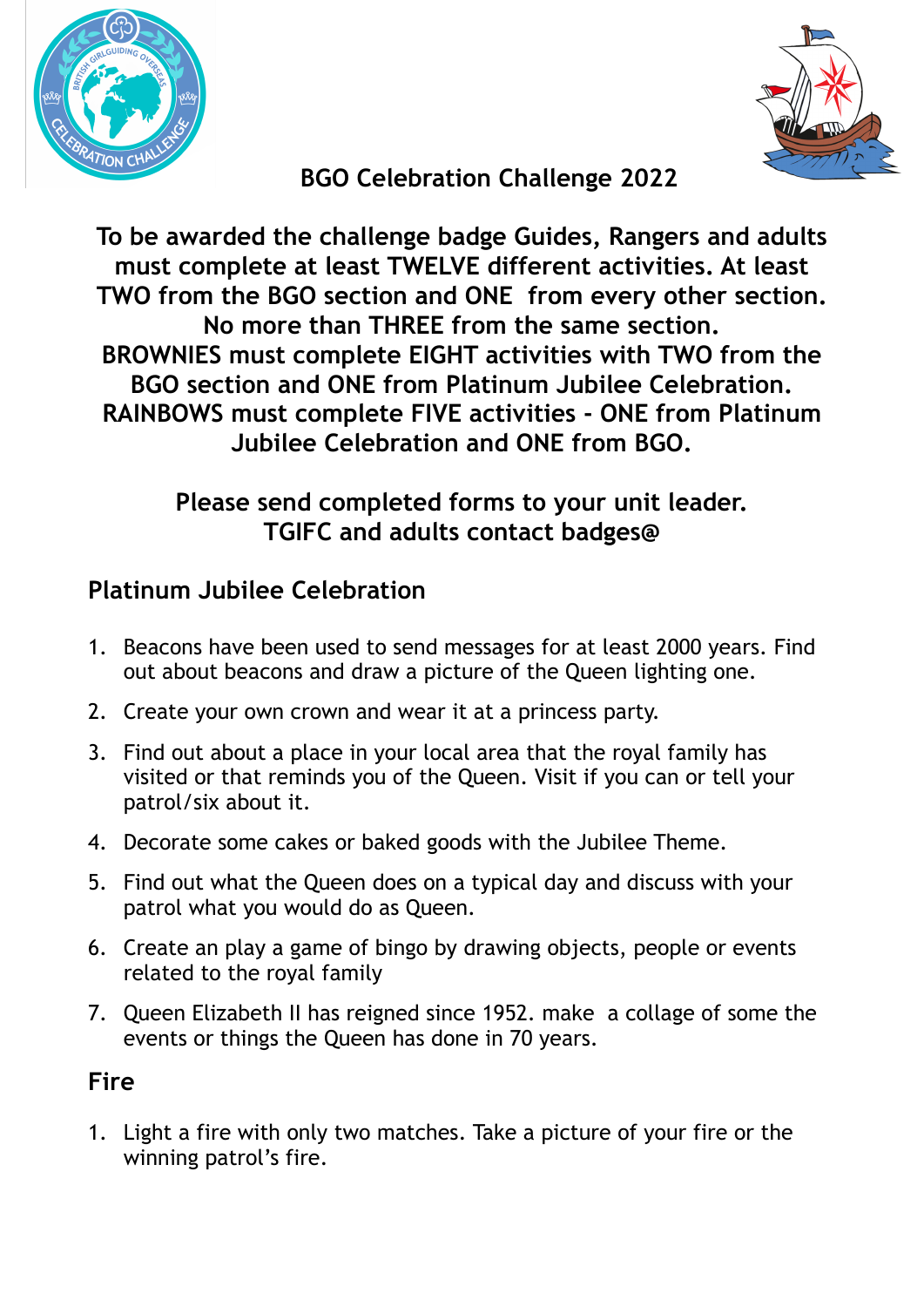- 2. Plan a meal using food cooked on a campfire. Write down the recipe and the cooking instructions.
- 3. Cook a meal or toast marshmallows over the fire.
- 4. Make a small campfire or bonfire out of craft items or food (eg chocolate sticks and orange or yellow sweets)
- 5. Have a campfire event toast marshmallows and sing campfire songs.
- 6. Learn about fire safety, how to put out a fire safely and treat any injuries. You could also visit a fire station or invite a guest speaker.
- 7. Create a collage or colourful picture of an imaginary bonfire.

## **All about BGO**

- 1. Pick any 10 letters of the alphabet and find the name of a BGO country or district that begins with each letter eg: S for Spain
- 2. Learn how to introduce yourself in the language of a BGO country.

3. What time does your meeting start? Find out what time that is for 3 other BGO time zones. You can choose from Singapore and Malaysia, the Middle East (Dubai and and the Emirates), Cyprus and Romania, Benelux and France, the Caribbean and the Falkland Islands.

4. Find 10 objects around your house or meeting place that begin with the letter B G and O, for example B for bottle. You must find at least two objects for each letter.

5. Take a picture or write 50 words about an event for the BGO newsletter.

6. Make or colour a picture showing the BGO galleon (You can download a template from the website).

7. Discover the national flower of the country where you live. Show a picture/photo/drawing of it.

#### **Food and drink**

- **1.** Make or bake your favourite dish or cake. send the recipe or a picture.
- 2. Bake a cupcake in a mug or learn how to make armpit fudge.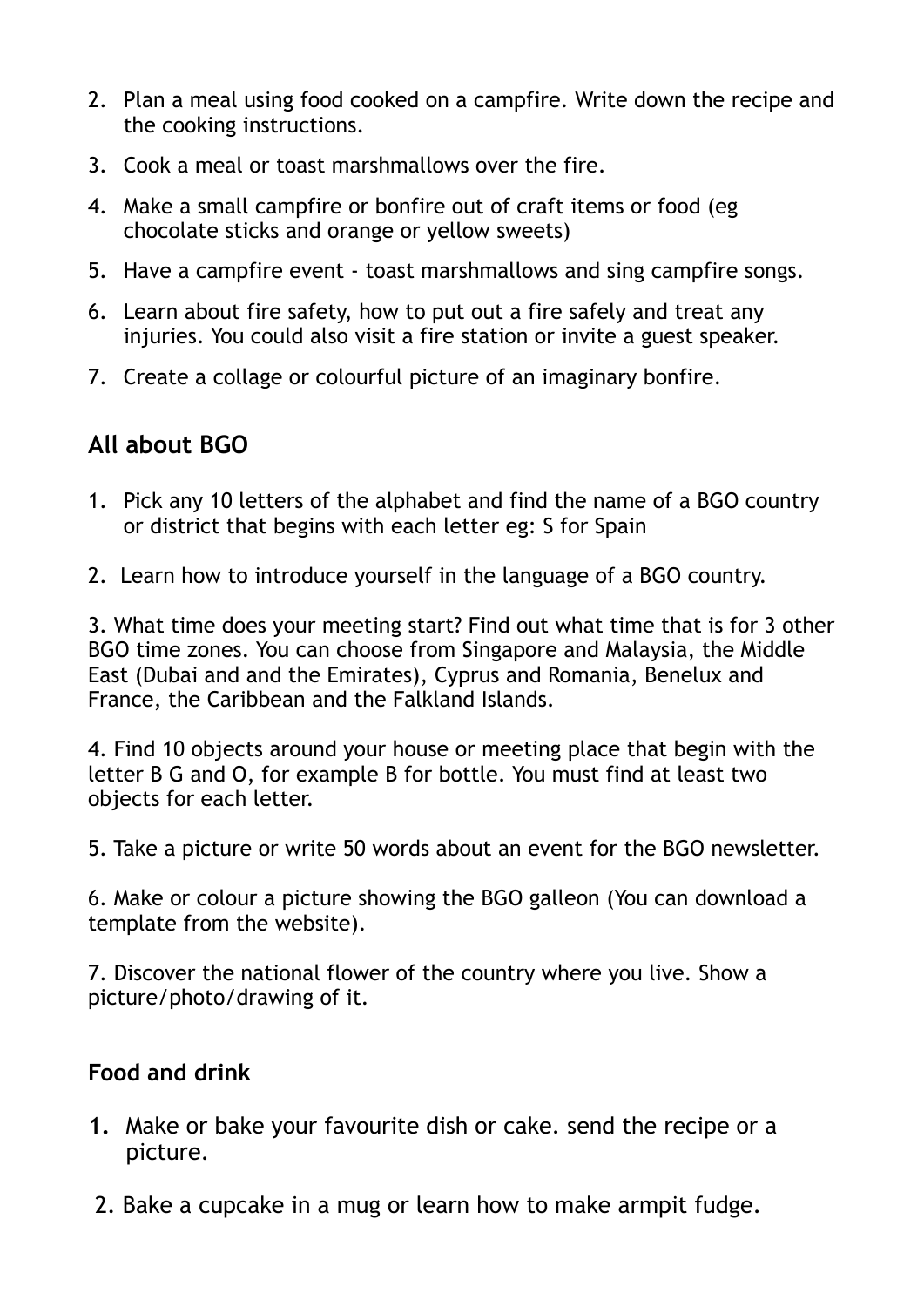3. Create a non- alcoholic cocktail. Try to use ingredients starting with the letters B, G and O.

4. Girl Scouts in some countries make cookies. Find a recipe and make some yourself. Ask an adult for help.

5. Hold or take part in a Bake Sale for charity.

6. Choose and gain two food related badges from the Girlguiding programme.

#### **Girlguiding worldwide and WAGGGS**

1. Find out what the letters WAGGGS stand for and choose 5 WAGGGS countries and find out when they started. (Hint - at least two BGO countries are now 100 years old)

2. Learn to count to 20 in the language of a different BGO country not the country where you live.

- 3. Complete the BGO challenge word search.
- 4. Learn some guiding traditions. You could try
- Learn how to tie three knots and find a use for them.
- Spell your name in Morse or semaphore
- Find out about the Union Flag (Union Jack). Draw a picture of each of the flags that make up the full flag and draw a picture of the flag of the country where you live.

5. Find out about the World Centres and ask someone to teach you a song from one of them eg: The Chalet Song

6. Learn how to play Kim's Game and see how well you can do with 20 objects

7. Learn 2 traditional campfire songs and perform them with your unit. Try to find at least one from another country.

#### **Creativity**